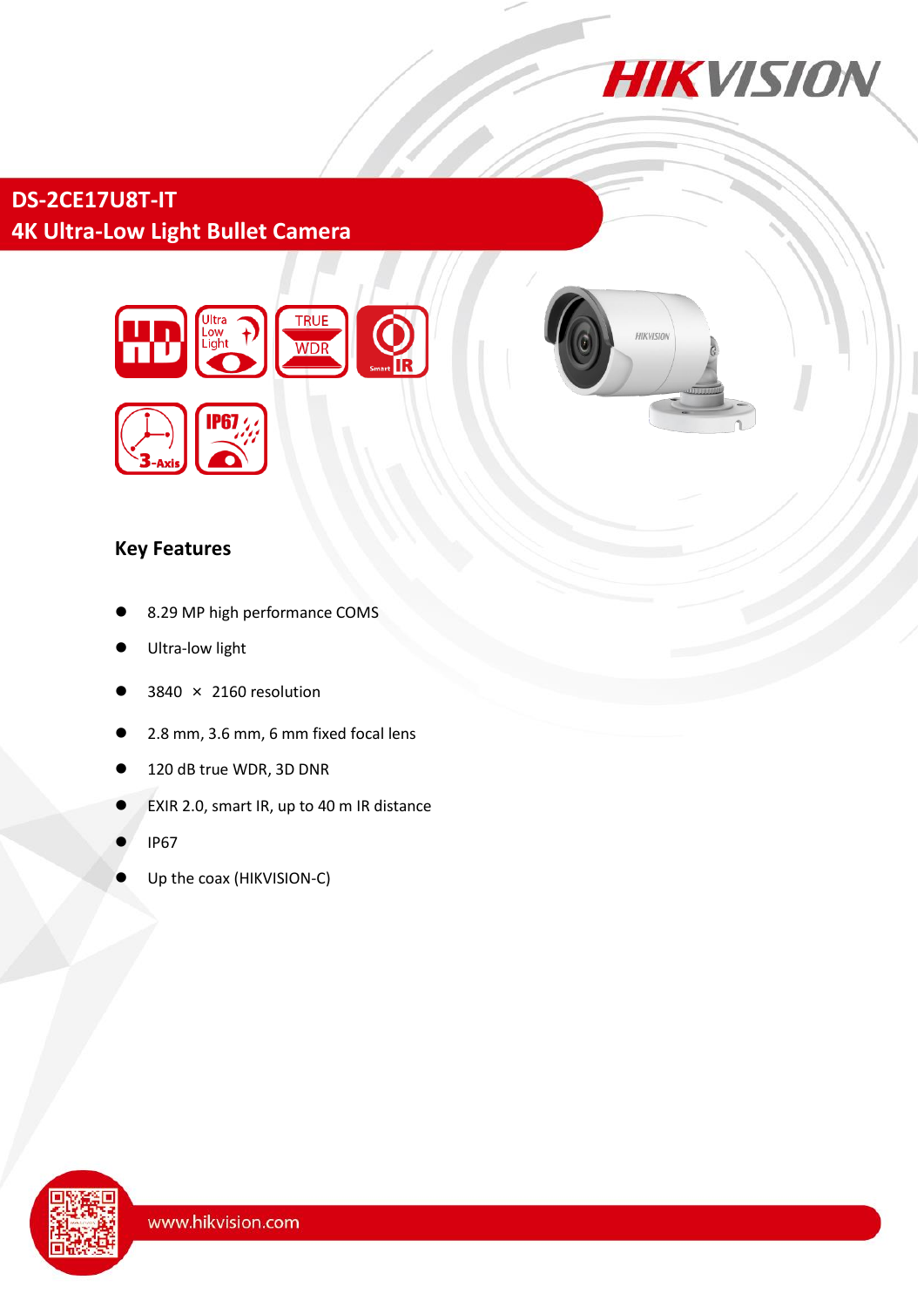

# **Specification**

X

| Camera                              |                                                                                                                 |
|-------------------------------------|-----------------------------------------------------------------------------------------------------------------|
| Image Sensor                        | 8.29 megapixel progressive scan CMOS                                                                            |
| Signal System                       | PAL/NTSC                                                                                                        |
| <b>Frame Rate</b>                   | PAL: 8 MP@12.5fps, 5 MP@20fps, 4 MP@25fps, 1080p@25fps<br>NTSC: 8 MP@15fps, 5 MP@20fps, 4 MP@30fps, 1080p@30fps |
| Resolution                          | 3840 (H) × 2160 (V)                                                                                             |
| Min. illumination                   | Color: 0.003 Lux@(F1.2, AGC ON), 0 Lux with IR                                                                  |
| <b>Shutter Time</b>                 | PAL: 1/12.5 s to 1/10,000 s<br>NTSC: 1/15 s to 1/10,000 s                                                       |
| Slow Shutter                        | Max. 16 times                                                                                                   |
| Lens                                | 2.8 mm, 3.6 mm, 6 mm fixed focal lens                                                                           |
| <b>Horizontal Field of View</b>     | 102.2° (2.8 mm), 79° (3.6 mm), 50.8° (6 mm)                                                                     |
| Lens Mount                          | M12                                                                                                             |
| Day & Night                         | IR cut filter                                                                                                   |
| Angle Adjustment (Bracket)          | Pan: 0° to 360°, Tilt:0° to 180°, Rotate: 0° to 360°                                                            |
| Synchronization                     | Internal synchronization                                                                                        |
| WDR (Wide Dynamic Range)            | 120 dB                                                                                                          |
| <b>Menu</b>                         |                                                                                                                 |
| <b>AGC</b>                          | Support                                                                                                         |
| Day/Night Mode                      | Auto/Color/BW (Black and White)                                                                                 |
| <b>White Balance</b>                | Auto/Manual/Natural                                                                                             |
| Privacy Mask                        | ON/OFF, 4 programmable privacy masks                                                                            |
| <b>BLC (Backlight Compensation)</b> | Support                                                                                                         |
| 3D DNR (Digital Noise Reduction)    | Level 1 to 10                                                                                                   |
| Language                            | English                                                                                                         |
| <b>Functions</b>                    | Contrast, Sharpness, Saturation, Mirror, Defog, HLC                                                             |
| <b>Interface</b>                    |                                                                                                                 |
| TVI Video Output                    | 1 HD analog output                                                                                              |
| CVBS Video Output                   | 1 CVBS output (75Ω/BNC)                                                                                         |
| <b>General</b>                      |                                                                                                                 |
| <b>Operating Conditions</b>         | -40 °C to 60 °C (-40 °F to 140 °F), humidity: 90% or less (non-condensation)                                    |
| Power Supply                        | 12 VDC ±25%                                                                                                     |
| <b>Power Consumption</b>            | Max. 4.8 W                                                                                                      |
| Protection Level                    | <b>IP67</b>                                                                                                     |
| Material                            | Metal                                                                                                           |
| IR Range                            | Up to 40 m                                                                                                      |
| Communication                       | Up the coax, Protocol: HIKVISION-C (TVI output)                                                                 |
| Dimensions                          | $\emptyset$ 70 mm × 159.8 mm ( $\emptyset$ 2.76" × 6.29")                                                       |
| Weight                              | Approx. 420 g (0.93 lb.)                                                                                        |